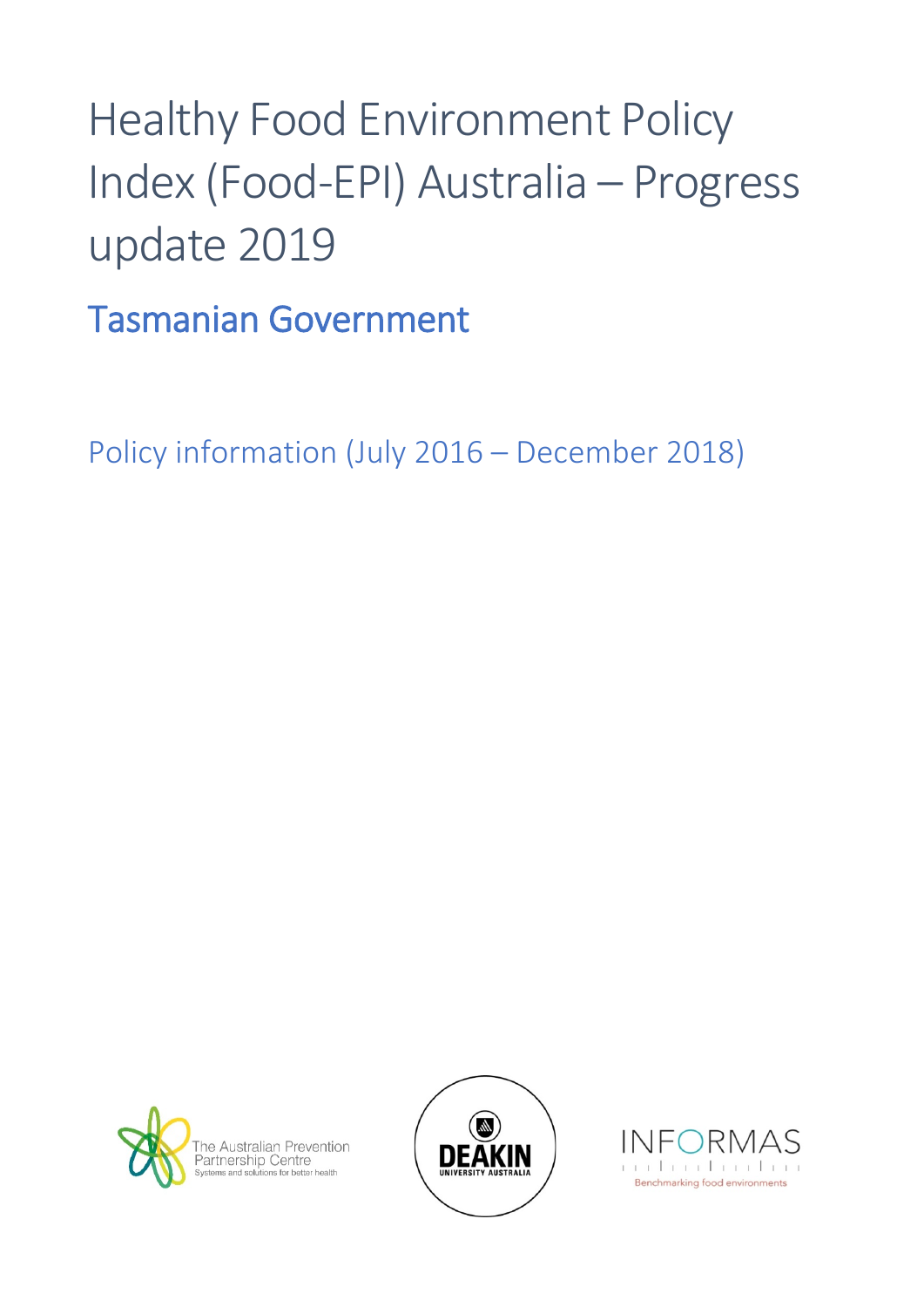## Actions taken (July 2016 – December 2018) by the Tasmanian Government in relation to the recommended policies from the 2017 Food Policy Index report

| ID | <b>Domain</b>                        | <b>Recommended policy action</b>                                                                                                                                                                                                 | Progress against meeting recommended action                                                                                                                                                                                                                                                                                                                                                                                                                                                                                                                                                                                                                                                                                                                                                                                                                                                                                                                                                                                                                                                                                                                                                                                                                                                                                                                                                                                                                                                          |
|----|--------------------------------------|----------------------------------------------------------------------------------------------------------------------------------------------------------------------------------------------------------------------------------|------------------------------------------------------------------------------------------------------------------------------------------------------------------------------------------------------------------------------------------------------------------------------------------------------------------------------------------------------------------------------------------------------------------------------------------------------------------------------------------------------------------------------------------------------------------------------------------------------------------------------------------------------------------------------------------------------------------------------------------------------------------------------------------------------------------------------------------------------------------------------------------------------------------------------------------------------------------------------------------------------------------------------------------------------------------------------------------------------------------------------------------------------------------------------------------------------------------------------------------------------------------------------------------------------------------------------------------------------------------------------------------------------------------------------------------------------------------------------------------------------|
|    | <b>TAS1</b> Funding and<br>resources | Establish and lead a collaborative,<br>state-wide coalition (such as the<br>Tasmanian Food and Nutrition<br>Coalition), with a long-term<br>commitment of resources, that aims<br>to address population nutrition and<br>obesity | The Premier's Health and Wellbeing Advisory Council has been established to provide advice to the<br>Government on cross-sector and collaborative approaches to improving the health and wellbeing of<br>Tasmanians, particularly in the areas of physical activity, smoking and healthy eating. The Council will<br>synthesise and disseminate evidence on cost-effective preventive health approaches, raise awareness<br>of the importance of prevention and foster a Health in All Policies approach in Tasmania.<br>The Tasmanian Government, through the Department of Health funds several non-government<br>organisations to run programs focussed on increasing nutrition and physical activity. As part of the<br>funding agreement (negotiated in early 2018 for the period July 2018-June 2021) with the Tasmanian<br>School Canteen Association and the Child Health Association it has been agreed that these<br>organisations will lead the Tasmanian Healthy Kids Coalition in partnership with government to share<br>resources and maximise investment in healthy eating and physical activity. The Tasmanian<br>Government also has a funding agreement with Eat Well Tasmania Inc. Part of the funding provided<br>is to influence healthy eating in Tasmania through connecting the local food industry (focussing on<br>primary producers) with the community. A three year funding agreement was negotiated during<br>early 2018 to cover the period from July 2018-Jun 2021. |
|    | <b>TAS2 Leadership</b>               | Provide resources for the<br>implementation, monitoring, and<br>evaluation of the 'Healthy Tasmania<br>Strategy'                                                                                                                 | In the 2017-2018 financial year, \$500 000 was made available for the Healthy Tasmania Community<br>Innovations Grants. Up to \$25 000 was made available to support healthy eating, physical activity,<br>quitting smoking, and encourage community connection and partnerships. An additional \$500,000<br>will be made available for 2018-2019 with a second round of grants to open on 20 August, 2018.<br>The Tasmanian Government announced a new Community Health Fund to be launched in the first<br>quarter of 2019. The fund of \$6.6 million will provide grant funding to individuals and groups with<br>ideas to improve the health of their community. While the scope of the fund is currently being<br>determined it is anticipated it will include preventive health measures.                                                                                                                                                                                                                                                                                                                                                                                                                                                                                                                                                                                                                                                                                                      |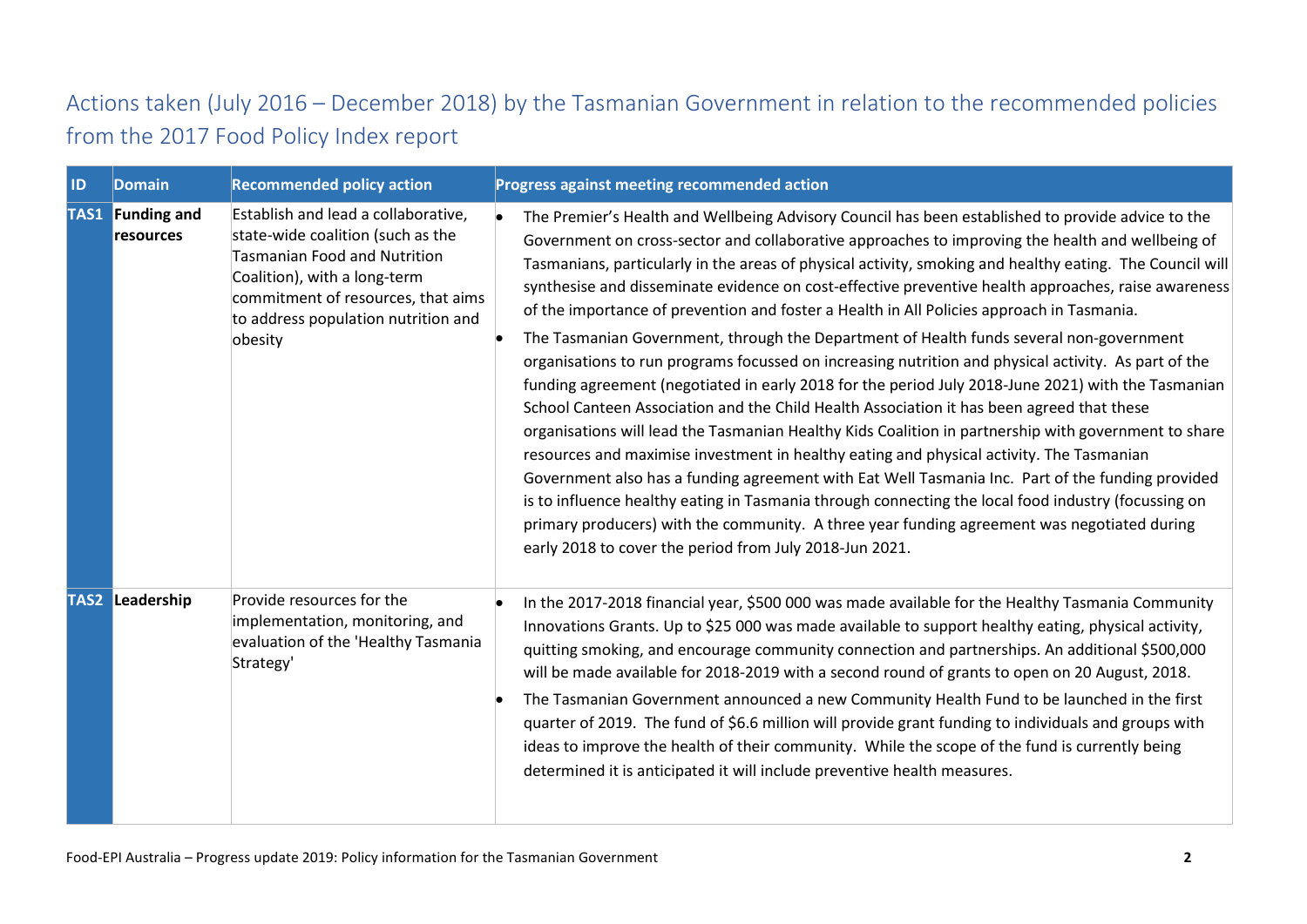|      |                            |                                                                                                                                                                                                                                                                                                                                                                   | The Healthy Kids Toolkit website was launched in 2017, as a key action of the Healthy Tasmania<br>Strategy to support Tasmanian families to eat well and be active. The website hosts links to key<br>Tasmanian resources, programs and blogs for health and community workers, childcare, schools and<br>other settings, as well as parents and families.                                                                                                                                                                                                                                           |
|------|----------------------------|-------------------------------------------------------------------------------------------------------------------------------------------------------------------------------------------------------------------------------------------------------------------------------------------------------------------------------------------------------------------|------------------------------------------------------------------------------------------------------------------------------------------------------------------------------------------------------------------------------------------------------------------------------------------------------------------------------------------------------------------------------------------------------------------------------------------------------------------------------------------------------------------------------------------------------------------------------------------------------|
|      | <b>TAS3</b> Food provision | Establish a whole-of-government<br>policy on healthy food provision that<br>applies across all Tasmania<br>Government departments and<br>settings under government control                                                                                                                                                                                        | Tasmania has contributed to progressing five key actions through the COAG Health Council to limit<br>the impact of unhealthy food and drinks on children across education, sport and recreation and public<br>healthcare facilities. Once these actions are completed, this work will provide leverage for further<br>action at state level.                                                                                                                                                                                                                                                         |
| TAS4 | <b>Food provision</b>      | Provide strong incentives for all<br>schools (including government,<br>independent and Catholic schools) to<br>implement the 'Move Well Eat Well'<br>initiative (a health and wellbeing<br>framework for schools) and<br>associated Canteen Accreditation<br>Program, strongly support<br>implementation, and actively<br>monitor the extent of<br>implementation | The Move Well Eat Well program continues to support Tasmania's children in Early Childhood and<br>Primary School settings with 182 member schools including 60 that have achieved award status and<br>134 early childhood member services including 35 award services. Research shows healthy eating<br>and physical activity promote better mental health and the six criteria for Move Well Eat Well are Tap<br>into Water Every Day, Plant Fruit & Veg in your Lunch Box, Limit Sometimes Foods, Move, Play and<br>Go, Turn off Switch to Play and Stride and Ride.                               |
|      |                            |                                                                                                                                                                                                                                                                                                                                                                   | The Tasmanian School Canteen Association receives joint funding from the Department of Health<br>(funding agreement July 2018-2021) and Department of Education (funding agreement 2017-2019) to<br>work with all government, Catholic and Independent schools to promote a whole-school approach to<br>increasing the availability of health and safe food and beverages through school food service<br>provision.                                                                                                                                                                                  |
|      |                            |                                                                                                                                                                                                                                                                                                                                                                   | As part of the governments Healthy Tasmania Five Year Strategic Plan, the Student Health Initiative<br>provides an additional \$2 million over four years to support schools with the greatest need to partner<br>with community organisations to meet the health and wellbeing needs of their school community.<br>The Plan also includes a commitment to have all Government schools working towards canteen<br>accreditation by 2020. The Tasmanian School Canteen Association received additional \$100,000 from<br>the Student Health Initiative to support schools to achieve this commitment. |
|      |                            |                                                                                                                                                                                                                                                                                                                                                                   | As of June 2020, the Tasmanian School Canteen Association was supporting 63% of schools in<br>Tasmania with a school food service, with 72 schools achieving canteen accreditation and 79 schools<br>working towards accreditation.                                                                                                                                                                                                                                                                                                                                                                  |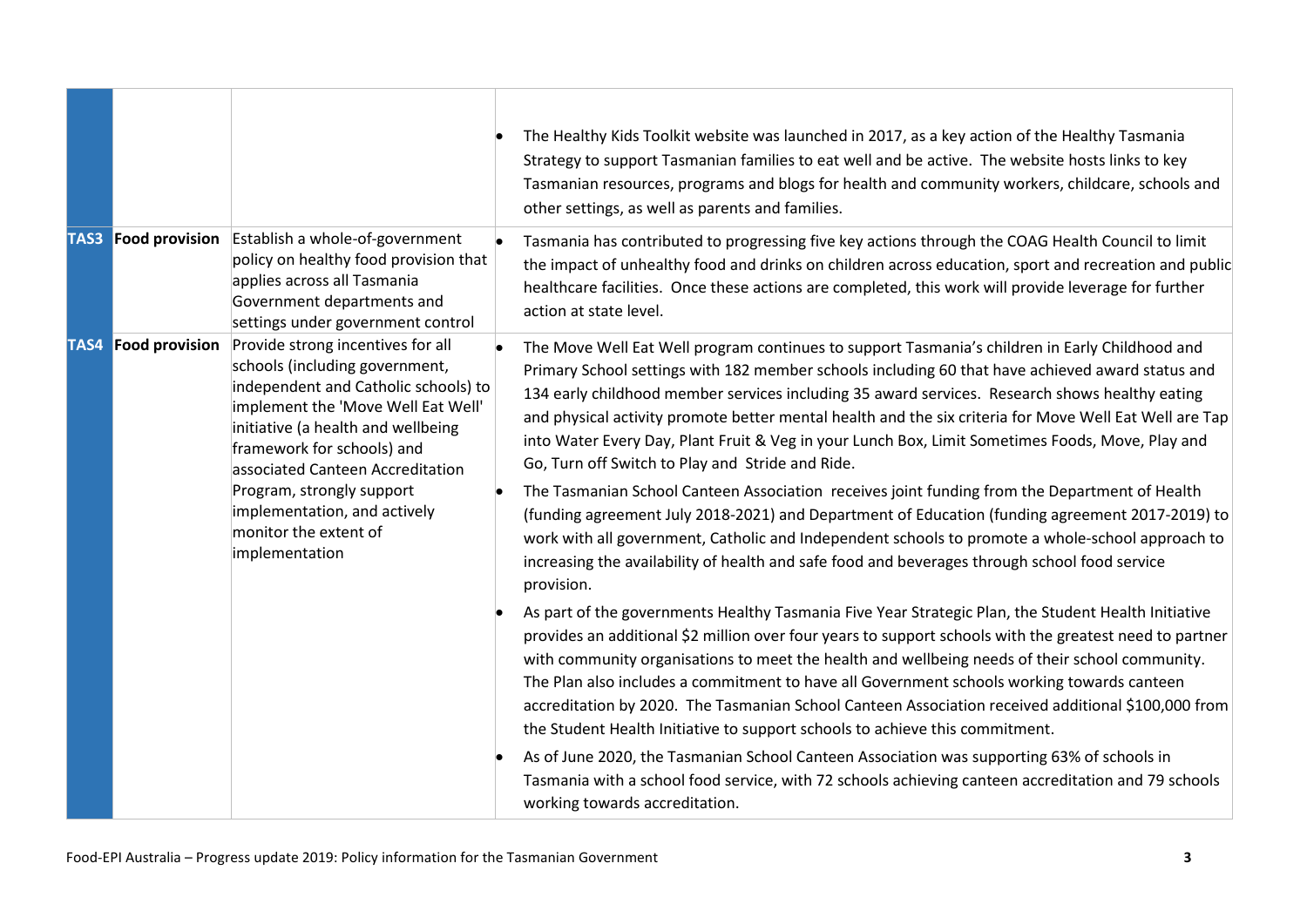| <b>TAS5</b> Support for<br>communities | Commit to ongoing, long-term<br>support for healthy eating social<br>marketing campaigns, potentially<br>involving collaboration with the food<br>production, food service, tourism and<br>health sectors, as part of broader<br>efforts to improve population<br>nutrition                   | The Tasmanian Government through the Department of Health provided funding to the Heart<br>Foundation to run the Live Lighter campaign in Tasmania until 30 June 2018. Results to date suggest<br>the campaign has had an impact on awareness of the campaign and the issue, motivation and<br>intention to change behaviours, but as yet no demonstrable impact on behaviour. This evaluation will<br>be considered in the broader planning framework for social marketing in Tasmania, including the<br>various social marketing strategies being conducted as part of Healthy Tasmania.<br>Eat Well Tasmania Inc. (funded by the Tasmanian Government) has developed a series of connected<br>social media campaigns including Veg It Up, Get Fruity and What's in Season as part a component of<br>their funding agreement. These campaigns are gaining traction with stakeholders and will need a<br>higher level of funding and associated promotion to reach full potential.<br>The Healthy Tasmania Community Challenge was conducted in early 2018 over 12 weeks. This was an<br>online healthy challenge with associated incentives. Evaluation showed strong participation. |
|----------------------------------------|-----------------------------------------------------------------------------------------------------------------------------------------------------------------------------------------------------------------------------------------------------------------------------------------------|----------------------------------------------------------------------------------------------------------------------------------------------------------------------------------------------------------------------------------------------------------------------------------------------------------------------------------------------------------------------------------------------------------------------------------------------------------------------------------------------------------------------------------------------------------------------------------------------------------------------------------------------------------------------------------------------------------------------------------------------------------------------------------------------------------------------------------------------------------------------------------------------------------------------------------------------------------------------------------------------------------------------------------------------------------------------------------------------------------------------------------------------------------------------------------------|
|                                        | <b>TAS6</b> Food promotion Implement policies to restrict the<br>promotion of unhealthy food and<br>beverages in settings controlled or<br>managed by the Tasmania<br>Government (e.g., public transport,<br>bus shelters, government-owned<br>billboards, sporting facilities and<br>events) | Tasmanian has contributed to progressing five key actions through the COAG Health Council to limit<br>the impact of unhealthy food and drinks on children across education, sport and recreation and public<br>healthcare facilities. Once finalised this work will provide useful tools and al foundation to leverage<br>action across government controlled settings.                                                                                                                                                                                                                                                                                                                                                                                                                                                                                                                                                                                                                                                                                                                                                                                                                |
| <b>TAS7</b> Food retail                | Work with supermarkets and other<br>retailers on ways to improve the<br>availability of healthy foods and<br>decrease the availability and<br>promotion of unhealthy foods in<br>retail settings, using East Well<br>Tasmania as a framework for<br>engagement                                | Eat Well Tasmania Inc. (funded by the Tasmanian Government) has been pursuing opportunities to<br>engage with the retail sector, in particular with IGA, this preliminary exploratory work is ongoing.<br>Hill Street Grocers (a state-wide fresh produce outlet linked to IGA) was actively involved in Eat Well<br>Tasmania's' summer social media campaign of 2017/18 promoting the Get Fruity and Veg It Up<br>messages.                                                                                                                                                                                                                                                                                                                                                                                                                                                                                                                                                                                                                                                                                                                                                           |
|                                        | <b>TAS8</b> Food promotion Require all organisations, such as<br>community groups and sports clubs,<br>that receive funding from the<br>Tasmania Government to restrict all                                                                                                                   | The COAG Health Council is currently considering a series of actions to limit the impact of unhealthy<br>food and drinks on children across education, sport and recreation and public healthcare facilities.                                                                                                                                                                                                                                                                                                                                                                                                                                                                                                                                                                                                                                                                                                                                                                                                                                                                                                                                                                          |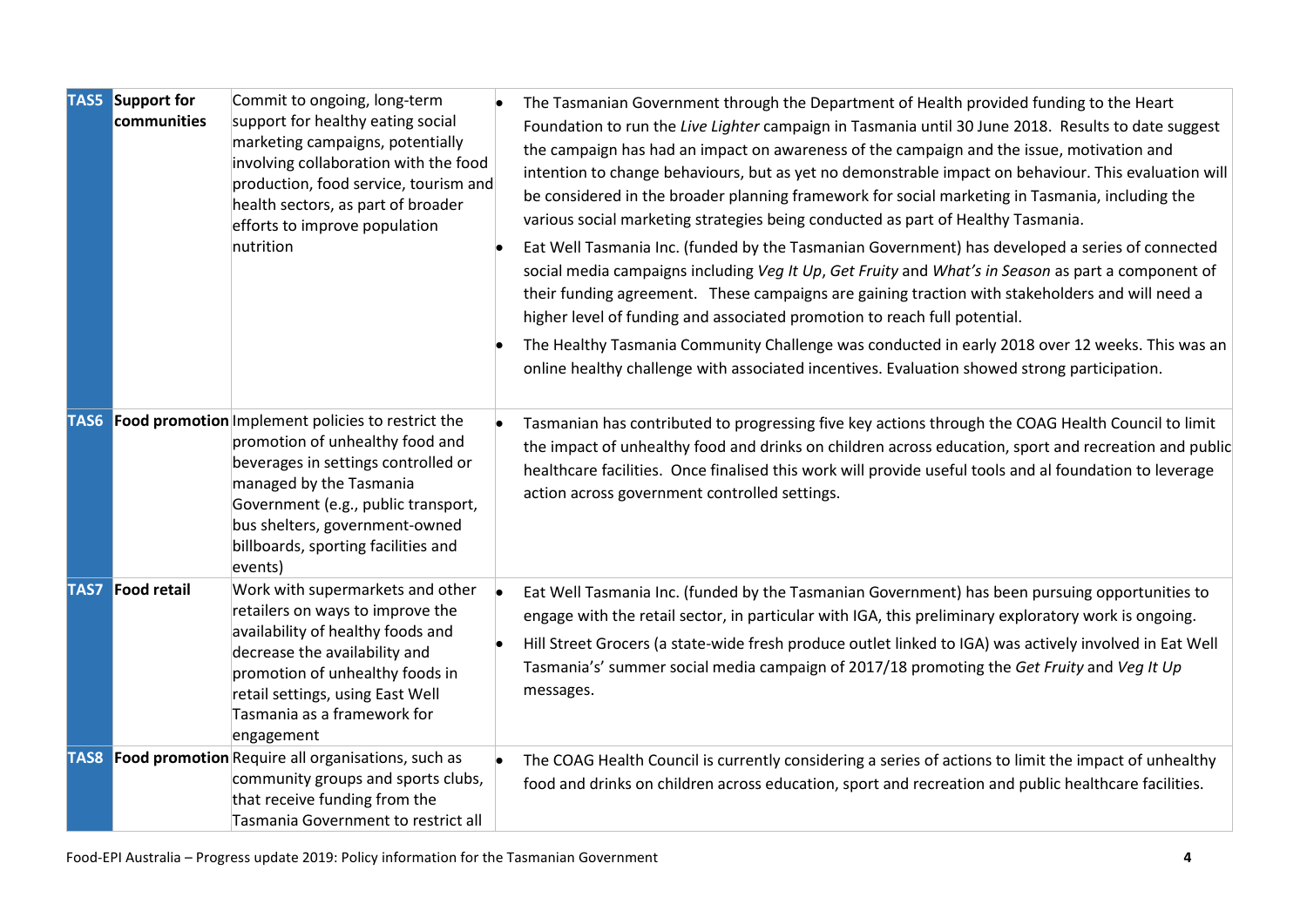|      |                                             | promotion (including sponsorship)<br>related to unhealthy food and<br>beverages as a condition of receiving<br>funding                                                                                                                                                                                           | The outcome from this work will provide tools and strategies to initiate conversations with the sport<br>and recreation sectors.<br>The Tasmanian Government has provided funding for the Alcohol and Drug Foundation's Good Sports<br>program to expand their existing Good Sports programs and implement a "Good Sports Healthy<br>Eating" program.                                                                                                                                                                                                                                                                                                  |
|------|---------------------------------------------|------------------------------------------------------------------------------------------------------------------------------------------------------------------------------------------------------------------------------------------------------------------------------------------------------------------|--------------------------------------------------------------------------------------------------------------------------------------------------------------------------------------------------------------------------------------------------------------------------------------------------------------------------------------------------------------------------------------------------------------------------------------------------------------------------------------------------------------------------------------------------------------------------------------------------------------------------------------------------------|
| TAS9 | <b>Monitoring and</b><br>intelligence       | Implement ongoing monitoring of<br>food environments, including the<br>extent of marketing of unhealthy<br>foods to children, and the nutritional<br>quality of food provided / available in<br>schools and public sector settings<br>(such as hospitals, other government<br>facilities providing food service) | The Tasmanian School Canteen Accreditation Program monitors the menus of schools food service<br>that have achieved canteen accreditation. This provides a breakdown of the number of schools<br>accredited and the nutritional quality of the food provided by the percentage of green, amber and red<br>foods on the menu.                                                                                                                                                                                                                                                                                                                           |
|      | <b>TAS10</b> Monitoring and<br>intelligence | Provide funding for oversampling for $\vert$<br>Tasmania in the triennial National<br>Health Survey for the purposes of<br>monitoring BMI and key nutrition<br>indicators of children and adults                                                                                                                 | The sample size for Tasmania in the current NHS 2017/18 is deemed to be adequate as the Australian<br>Bureau of Statistics has allocated more sample to Tasmania than expected under the "normal"<br>allocation method.<br>Additional sample can be purchased for the Australian Health Survey 2020/21.<br>An oversample was purchased for Tasmania in 2004, but this has not been repeated because of the<br>considerable cost involved and the re-commencement of the Tasmanian Population Health Surveys<br>which monitors BMI and several nutrition indicators for adults. Children are not covered by the<br>Tasmanian Population Health Surveys. |
|      | intelligence                                | <b>TAS11 Monitoring and Monitor prices of healthy and</b><br>unhealthy foods across Tasmania,<br>through the Healthy Food Access<br>Survey, every 3 years                                                                                                                                                        | The Tasmanian Government is maintaining a watching brief on a number of attempts in the academic<br>sector to develop a national model for monitoring price and availability of healthy/unhealthy foods.                                                                                                                                                                                                                                                                                                                                                                                                                                               |
|      | <b>TAS12</b> Food retail                    | Provide co-ordinated support for<br>local communities to access healthy<br>produce and promote healthy eating,<br>continuing the work of the Healthy<br>Food Access Project                                                                                                                                      | Eat Well Tasmania Inc. is funded to influence healthy eating in Tasmania and connect the local food<br>industry with the community. A three year funding agreement was negotiated from July 2018-Jun<br>2021 part of this program involves promoting access to local, seasonal produce through community,<br>grower and local retailer networks.<br>A number of the Healthy Tasmania Innovations grants funded in 2017 focussed on local community<br>access to healthy foods such as community gardens, social enterprises and local food networks.                                                                                                   |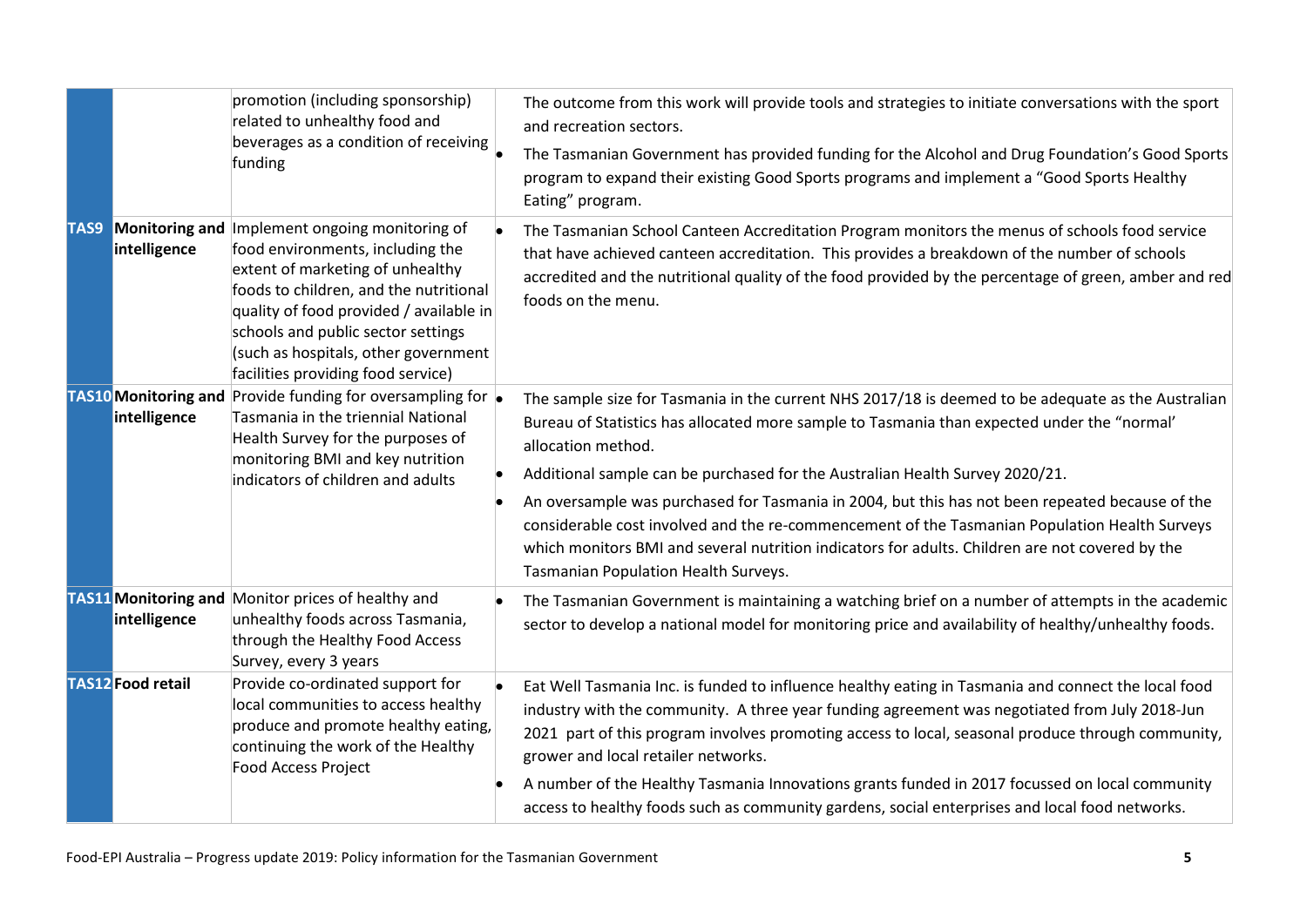| <b>TAS13</b> Support for<br>communities | Improve support for school teachers  <br>to implement nutrition education as<br>part of the national curriculum                                                                                                                                                  | The COAG Health Council is currently considering a series of actions to limit the impact of unhealthy<br>food and drinks on children across education, sport and recreation and public healthcare facilities. As<br>part of the education work Good Practices for Supporting Healthy Eating and Drinking at Schools are<br>being developed. A key component of this is supporting teaching and learning on nutrition. This will<br>provide leverage for action to support teachers to implement nutrition education as part of the<br>national curriculum. Tasmania is taking an active lead in this work.<br>The Move Well Eat Well program provides teachers at member schools with curriculum units which<br>contain practical classroom activities linked to the Australian Health and Physical Education<br>curriculum.<br>The Move Well Eat Well program provides yearly tutorial sessions to Master of Education students at<br>the University of Tasmania, which focusses on the health promoting schools model and how to<br>implement nutrition education as part of the national curriculum. |
|-----------------------------------------|------------------------------------------------------------------------------------------------------------------------------------------------------------------------------------------------------------------------------------------------------------------|---------------------------------------------------------------------------------------------------------------------------------------------------------------------------------------------------------------------------------------------------------------------------------------------------------------------------------------------------------------------------------------------------------------------------------------------------------------------------------------------------------------------------------------------------------------------------------------------------------------------------------------------------------------------------------------------------------------------------------------------------------------------------------------------------------------------------------------------------------------------------------------------------------------------------------------------------------------------------------------------------------------------------------------------------------------------------------------------------------|
| <b>TAS14</b> Food provision             | Require that locally sourced foods<br>constitute a given proportion (e.g.,<br>25%) of the food provided in school<br>canteens, as part of the 'Move Well<br>Eat Well' initiative and / or the<br>Canteen Accreditation Program                                   | Whilst there is no requirement that local foods constitute a given proportion of the foods provided in<br>school canteens, Eat Well Tasmania Inc. is funded to influence healthy eating in Tasmania. Eat Well<br>Tasmania works closely with the Move Well Eat Well and Tasmanian School Canteen Accreditation<br>programs to encourage use of local, seasonal produce and linking the programs to local growers and<br>retailers.                                                                                                                                                                                                                                                                                                                                                                                                                                                                                                                                                                                                                                                                      |
| <b>TAS15</b> Governance                 | Implement formal health impact<br>assessments as part of policy<br>development and proposal<br>processes, including explicit details<br>about the consideration of potential<br>impacts of policies on population<br>nutrition and health                        | No specific progress on this recommended policy action has occurred although the Department of<br>Premier and Cabinet is considering exploring work on Health in All Policies during the 2018-19<br>financial year.                                                                                                                                                                                                                                                                                                                                                                                                                                                                                                                                                                                                                                                                                                                                                                                                                                                                                     |
| <b>TAS16</b> Food retail                | Develop guidelines and offer co-<br>ordinated support to local<br>governments on ways to decrease<br>access to unhealthy take-away foods<br>through planning provisions (e.g.,<br>limiting density of outlets, restricting<br>placement of outlets near schools) | Public Health Services, in the Department of Health is looking to explore the concept of liveable cities<br>during 2018-19 including issues associated with the food environment.                                                                                                                                                                                                                                                                                                                                                                                                                                                                                                                                                                                                                                                                                                                                                                                                                                                                                                                       |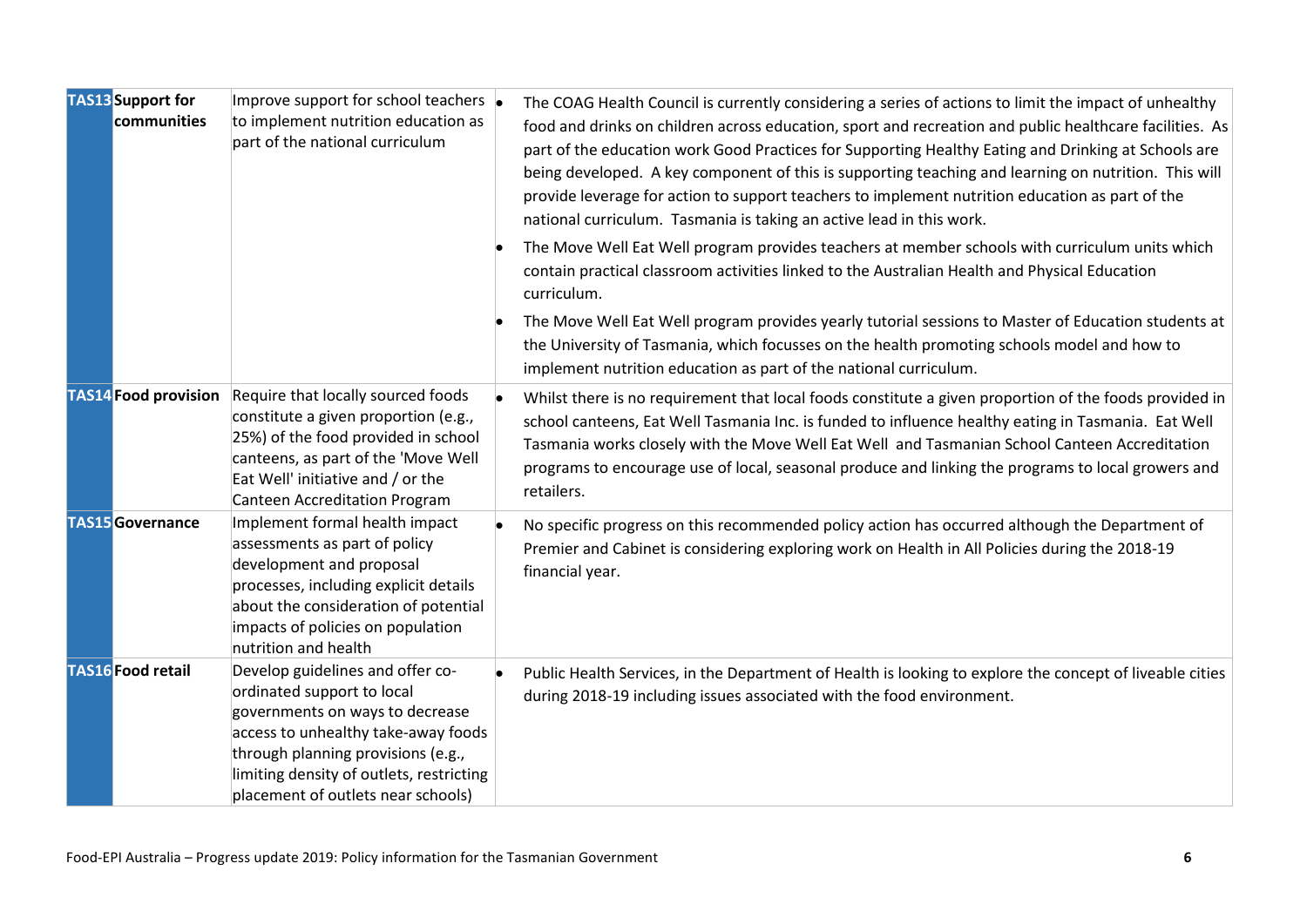| <b>TAS17</b> Food retail | Develop and implement programs,<br>including incentive or accreditation<br>schemes, for sports and recreation<br>clubs to sell a healthier range of food<br>and beverages whilst limiting<br>availability of unhealthy food and<br>beverages | The COAG Health Council is currently considering a series of actions to limit the impact of unhealthy<br>food and drinks on children across education, sport and recreation and public healthcare facilities.<br>This along with recent funding of the Good Sports program in Tasmanian will provide opportunities to<br>progress action in this area.<br>The Alcohol and Drug Foundation has received 2 years funding (June 2018-2020) to implement the<br>Good Sports Enhanced Community Clubs Program in community sporting clubs across Tasmania. This<br>includes piloting the Good Sports Healthy Eating program which aims to promote healthy foods in<br>club environments via healthy foods for fundraising, provision of water, a commitment to the sale of<br>healthy food and drinks and safe food handling. |
|--------------------------|----------------------------------------------------------------------------------------------------------------------------------------------------------------------------------------------------------------------------------------------|--------------------------------------------------------------------------------------------------------------------------------------------------------------------------------------------------------------------------------------------------------------------------------------------------------------------------------------------------------------------------------------------------------------------------------------------------------------------------------------------------------------------------------------------------------------------------------------------------------------------------------------------------------------------------------------------------------------------------------------------------------------------------------------------------------------------------|
| <b>TAS18</b> Food retail | Develop and implement programs,<br>including incentive or accreditation<br>schemes, for restaurants, pubs and<br>clubs to improve the healthiness of<br>their menu options, building on the<br>'Healthy Options Tasmania' approach           | No specific progress has occurred on this recommended policy action.                                                                                                                                                                                                                                                                                                                                                                                                                                                                                                                                                                                                                                                                                                                                                     |

| Additional actions/policies/progress related to improving the food environment / obesity prevention / population nutrition (not captured above) |                                                                                                                                                                                                                                                                                                                                                                                                                                                                                                                                                                      |  |  |
|-------------------------------------------------------------------------------------------------------------------------------------------------|----------------------------------------------------------------------------------------------------------------------------------------------------------------------------------------------------------------------------------------------------------------------------------------------------------------------------------------------------------------------------------------------------------------------------------------------------------------------------------------------------------------------------------------------------------------------|--|--|
| <b>Action</b>                                                                                                                                   | <b>Details</b>                                                                                                                                                                                                                                                                                                                                                                                                                                                                                                                                                       |  |  |
| 1.                                                                                                                                              | The Tasmanian School Health Nurse program is part of the Department of Education's focus on prevention and early intervention, and the link between<br>education and wellbeing. Support is being provided to the 20 FTE nurses employed in the program state-wide, to assist their role with improving nutrition<br>education and support in schools.                                                                                                                                                                                                                |  |  |
| 2.                                                                                                                                              | The Tasmanian Government, through the Department of Health has recommitted to ongoing funding for the Tasmanian Child Health Association to run the<br>Family Food Patch program for 2018-2021. The purpose of this program is to improve the health and wellbeing of Tasmanian children and families through<br>promotion of healthy eating and participation in physical activity. Using peer education, the program empowers families and local communities by building<br>and mobilising skills in children's nutrition, physical activity and community action. |  |  |